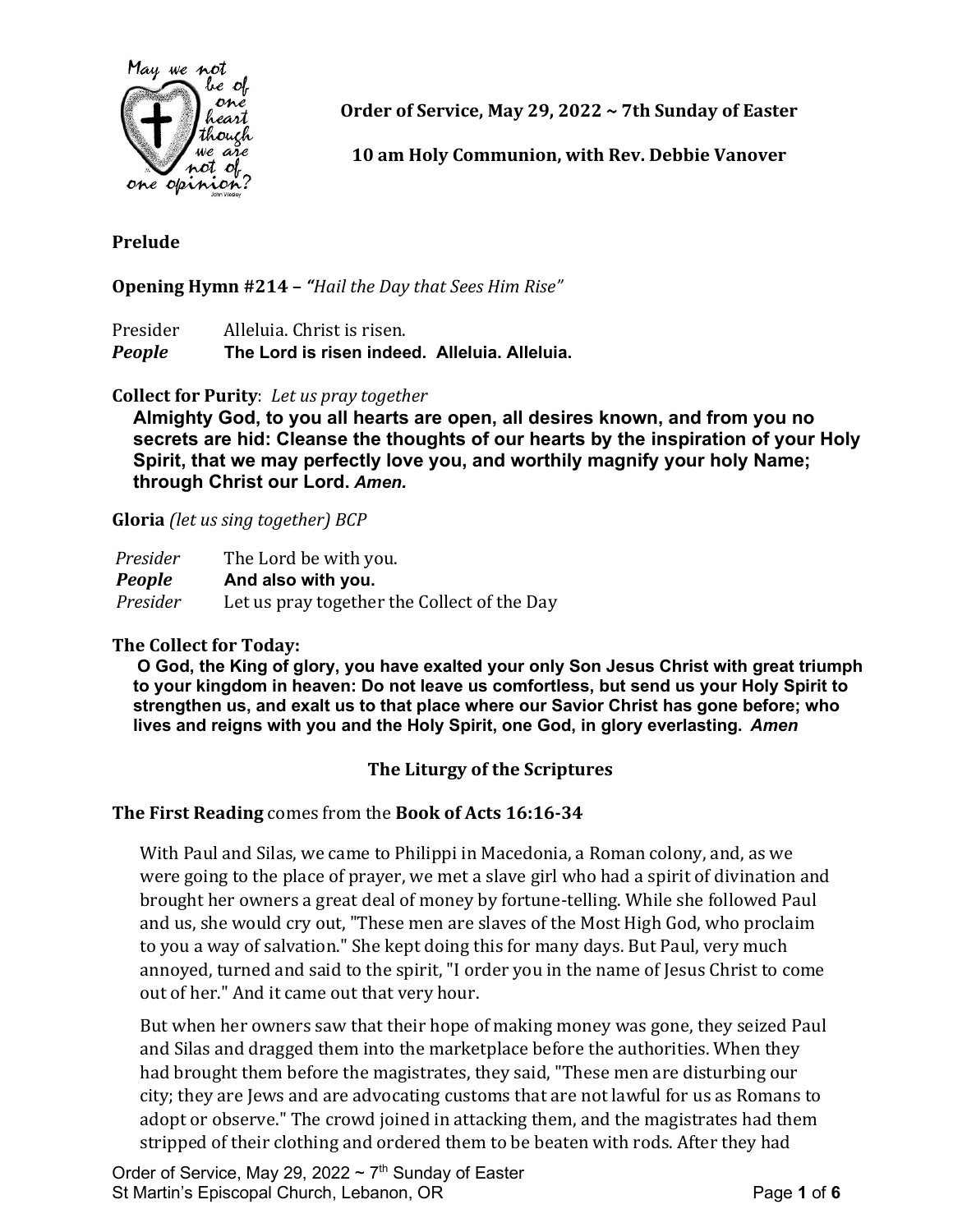given them a severe flogging, they threw them into prison and ordered the jailer to keep them securely. Following these instructions, he put them in the innermost cell and fastened their feet in the stocks.

About midnight Paul and Silas were praying and singing hymns to God, and the prisoners were listening to them. Suddenly there was an earthquake, so violent that the foundations of the prison were shaken; and immediately all the doors were opened and everyone's chains were unfastened. When the jailer woke up and saw the prison doors wide open, he drew his sword and was about to kill himself, since he supposed that the prisoners had escaped. But Paul shouted in a loud voice, "Do not harm yourself, for we are all here." The jailer called for lights, and rushing in, he fell down trembling before Paul and Silas. Then he brought them outside and said, "Sirs, what must I do to be saved?" They answered, "Believe on the Lord Jesus, and you will be saved, you and your household." They spoke the word of the Lord to him and to all who were in his house. At the same hour of the night he took them and washed their wounds; then he and his entire family were baptized without delay. He brought them up into the house and set food before them; and he and his entire household rejoiced that he had become a believer in God.

- Hear what the Spirit is saying to God's People
- **Thanks be to God**

# **Psalm 148 -** *Dominus regnavit* **(using modified Anglican chant)**

- 1 The LORD is King; let the earth rejoice; \* let the multitude of the isles be glad.
- 2 Clouds and darkness are round about him, \* righteousness and justice are the foundations of his throne.
- 3 A fire goes before him \* and burns up his enemies on every side.
- 4 His lightnings light up the world; \* the earth sees it and is afraid.
- 5 The mountains melt like wax at the presence of the LORD, \* at the presence of the Lord of the whole earth.
- 6 The heavens declare his righteousness, \* and all the peoples see his glory.
- 7 Confounded be all who worship carved images and delight in false gods! \* Bow down before him, all you gods.
- 8 Zion hears and is glad, and the cities of Judah rejoice, \* because of your judgments, O LORD.
- 9 For you are the LORD, most high over all the earth; \* you are exalted far above all gods.
- 10 The LORD loves those who hate evil; \* he preserves the lives of his saints and delivers them from the hand of the wicked.
- 11 Light has sprung up for the righteous. $*$ and joyful gladness for those who are truehearted.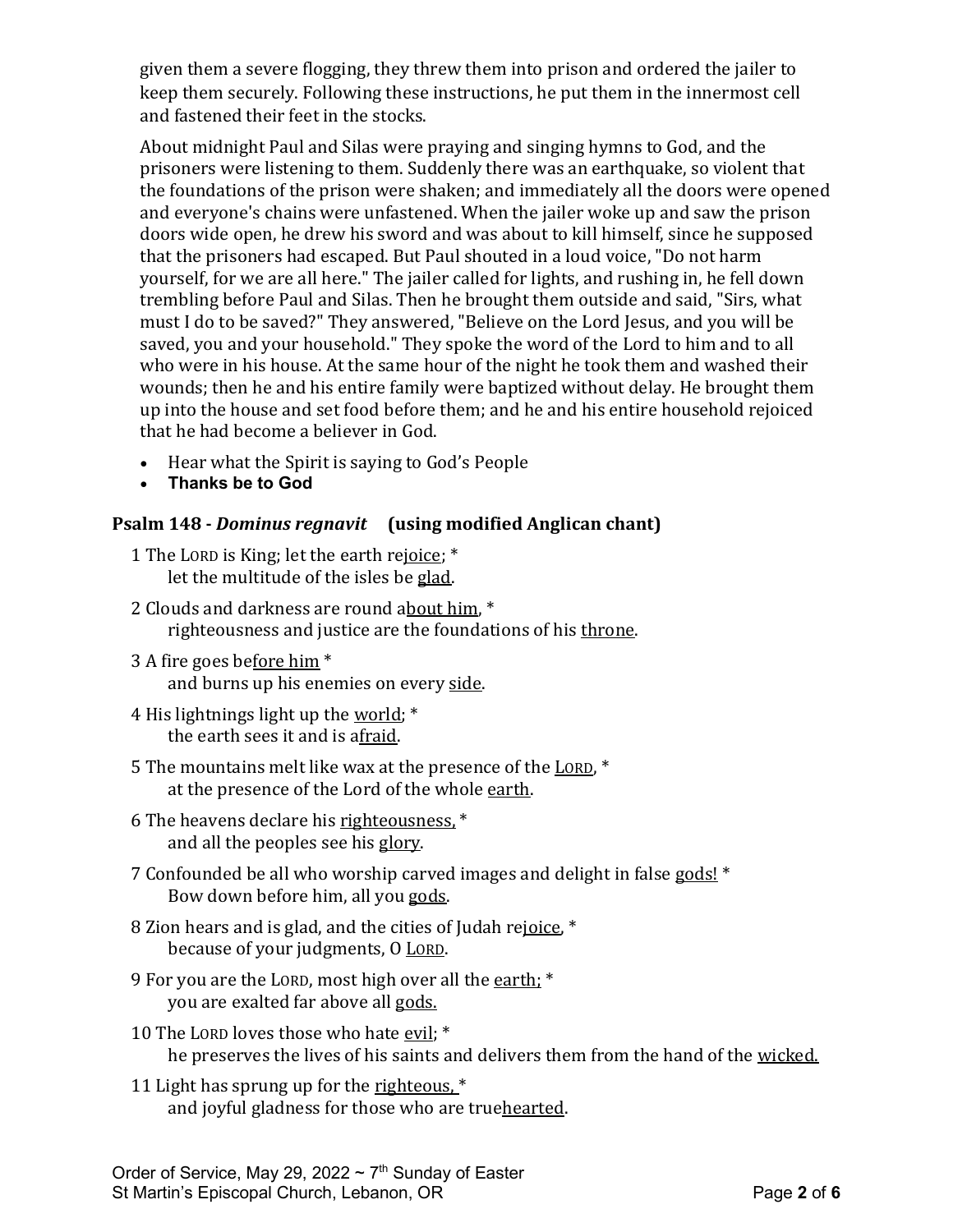12 Rejoice in the LORD, you righteous, \* and give thanks to his holy Name.

# **The Second Lesson** is a Reading from the **Book of Revelation 22:12-14, 16-17, 20-21**

At the end of the visions I, John, heard these words:

"See, I am coming soon; my reward is with me, to repay according to everyone's work. I am the Alpha and the Omega, the first and the last, the beginning and the end."

Blessed are those who wash their robes, so that they will have the right to the tree of life and may enter the city by the gates.

"It is I, Jesus, who sent my angel to you with this testimony for the churches. I am the root and the descendant of David, the bright morning star."

The Spirit and the bride say, "Come." And let everyone who hears say, "Come." And let everyone who is thirsty come. Let anyone who wishes take the water of life as a gift.

The one who testifies to these things says, "Surely I am coming soon."

Amen. Come, Lord Jesus!

The grace of the Lord Jesus be with all the saints. Amen.

- Hear what the Spirit is saying to God's people
- **Thanks be to God**

**Gospel Hymn #450 –** *"All Hail the Power of Jesus' Name"*

**The Holy Gospel** of our Lord and Savior Jesus Christ, according to **John 17:20-26**

• **Glory to you Lord Christ**

Jesus prayed for his disciples, and then he said. "I ask not only on behalf of these, but also on behalf of those who will believe in me through their word, that they may all be one. As you, Father, are in me and I am in you, may they also be in us, so that the world may believe that you have sent me. The glory that you have given me I have given them, so that they may be one, as we are one, I in them and you in me, that they may become completely one, so that the world may know that you have sent me and have loved them even as you have loved me. Father, I desire that those also, whom you have given me, may be with me where I am, to see my glory, which you have given me because you loved me before the foundation of the world.

"Righteous Father, the world does not know you, but I know you; and these know that you have sent me. I made your name known to them, and I will make it known, so that the love with which you have loved me may be in them, and I in them."

- This is the Gospel of the Lord
- **Praise to you Lord Christ**

## **Sermon The Rev. Debbie Vanover**

**Nicene Creed -** *page 358 BCP* Let us affirm our faith in the words of the Nicene Creed

Order of Service, May 29, 2022  $\sim$  7<sup>th</sup> Sunday of Easter St Martin's Episcopal Church, Lebanon, OR **Page 3** of 6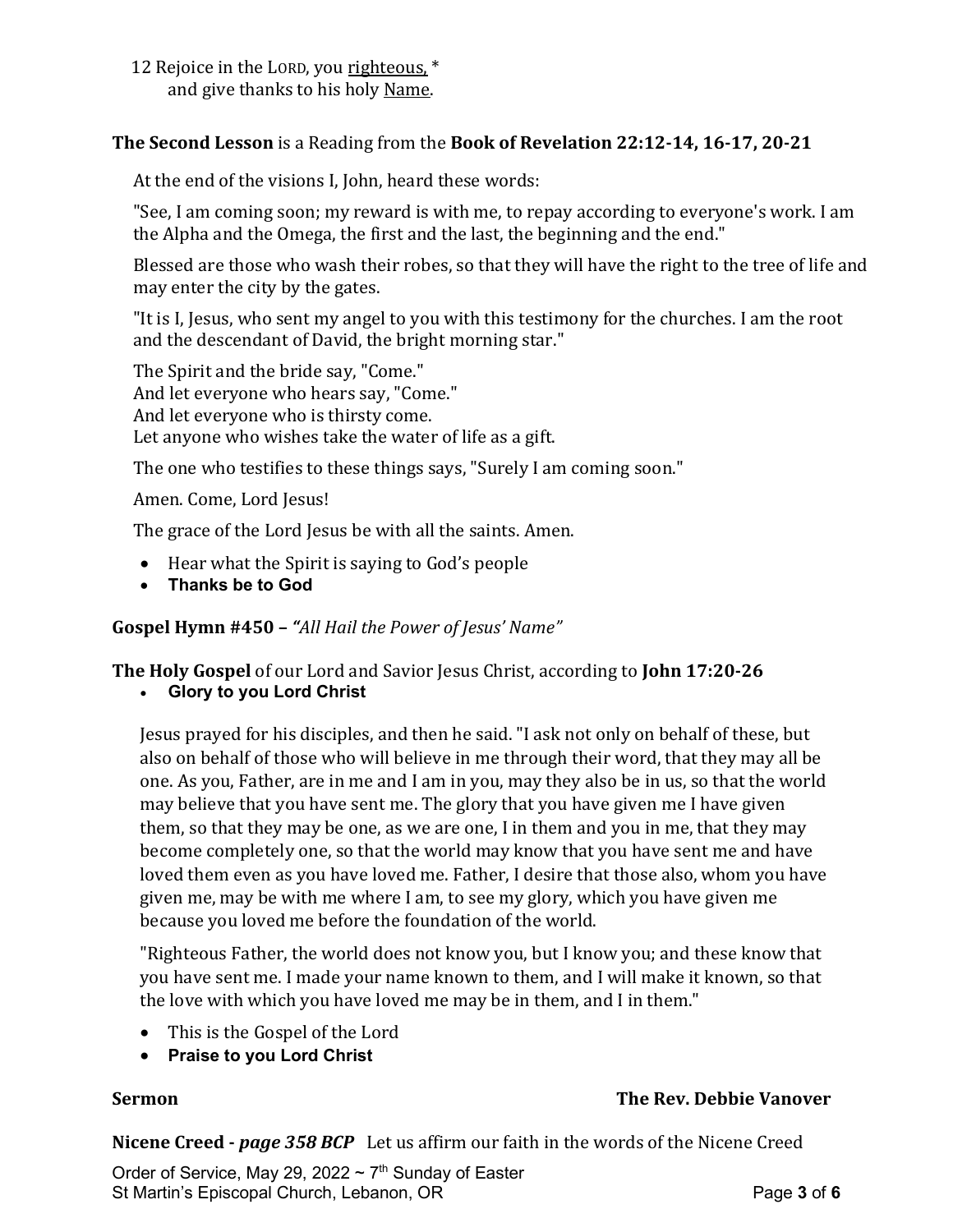# **Prayers of the People - Form III, p. 387 BCP**

#### **Confession**

*The Presider then says* Let us confess our sins against God and our neighbor.

**Most merciful God, we confess that we have sinned against you in thought, word, and deed, by what we have done, and by what we have left undone. We have not loved you with our whole heart; we have not loved our neighbors as ourselves.**

**We are truly sorry and we humbly repent.**

**For the sake of your Son Jesus Christ, have mercy on us and forgive us; that we may delight in your will, and walk in your ways, to the glory of your Name. Amen.**

Almighty God have mercy on you, forgive you all your sins through our Lord Jesus Christ, strengthen you in all goodness, and by the power of the Holy Spirit keep you in eternal life. *Amen.*

### **The Peace**

*Presider* The peace of the Lord be always with you. *People* **And also with you.**

**Birthdays and Anniversaries** *(see inside front cover of red prayer book)* **Announcements**

## **The Liturgy of the Table**

**The Offertory Sentence:** Walk in love as Christ loved us and gave himself for us, an offering and sacrifice to God.

**Hymn of Presentation** *'Doxology with Alleluias'* **(sing to the tune of hymn 618) Praise God, from whom all blessings flow; Praise God, all creatures here below; Alleluia, Alleluia! Praise God above ye heavenly hosts: Praise Father, Son, and Holy Ghost. Alleluia, Alleluia! Alleluia, Alleluia! Alleluia!**

**Continue with Eucharistic Prayer B BCP p. 367** 

*Presider* The Lord be with You

**People****And also with you.** *Presider* Lift up your hearts

**People We lift them to the Lord.**

*Presider* Let us give thanks to the Lord our God.

**People It is right to give God thanks and praise.**

It is right, and a good and joyful thing, always and everywhere to give thanks to you, Father Almighty, Creator of heaven and earth.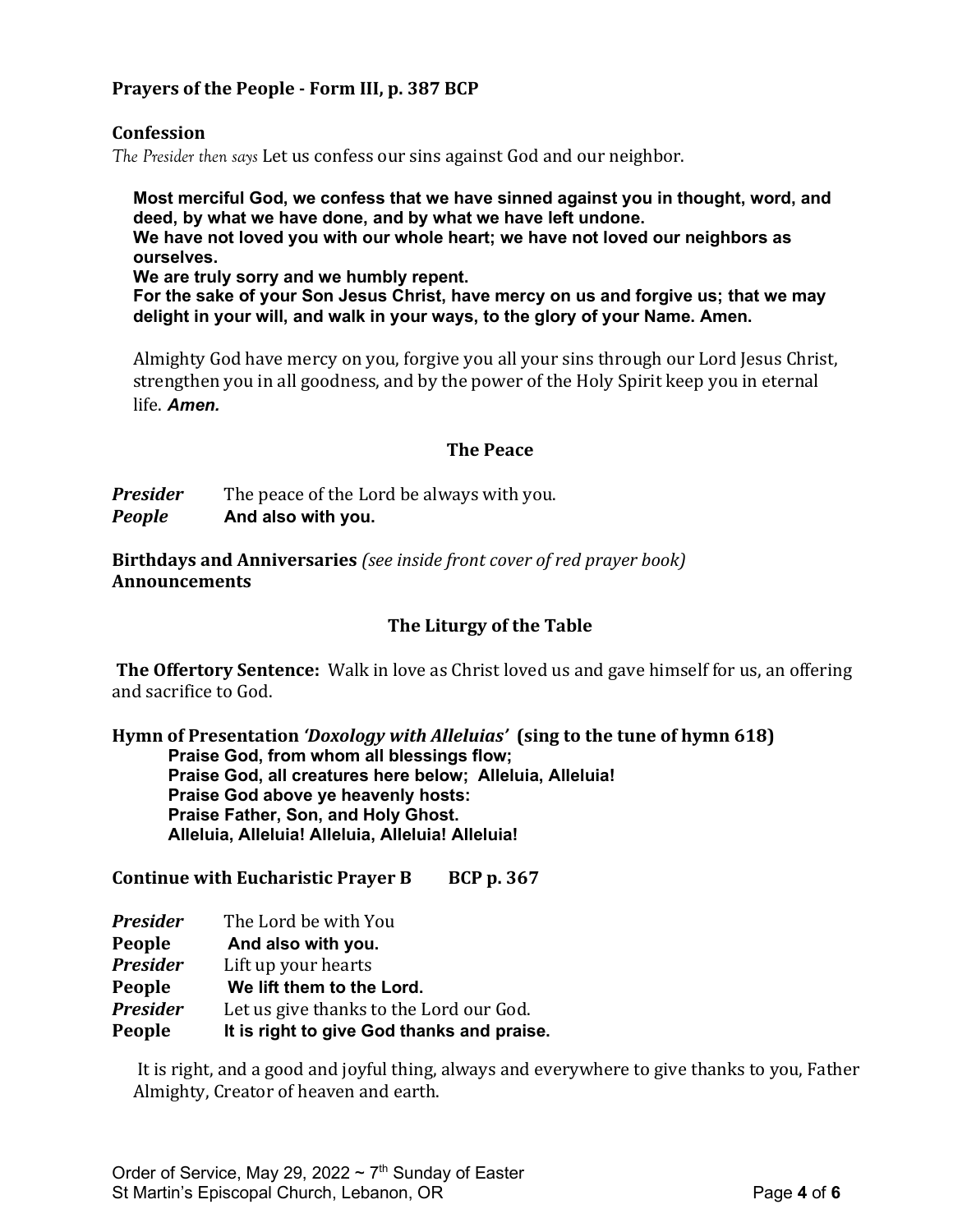But chiefly are we bound to praise you for the glorious resurrection of your Son Jesus Christ our Lord; for he is the true Paschal Lamb, who was sacrificed for us, and has taken away the sin of the world. By his death he has destroyed death, and by his rising to life again he has won for us everlasting life.

Therefore, we praise you, joining our voices with Angels and Archangels and with all the company of heaven, who for ever sing this hymn to proclaim the glory of your Name:

*Presider and People (sing SANCTUS to the tune S. 130 in the front of the Blue Hymnal)*

**Holy, Holy, Holy Lord, God of power and might, Holy, Holy, Holy Lord, God of power and might, Heaven and earth are full of your glory. Hosanna in the highest. Hosanna in the highest. Blessed is he who comes in the name of the Lord. Hosanna in the highest. Hosanna in the highest.**

We give thanks to you, O God, for the goodness and love which you have made known to us in creation; in the calling of Israel to be your people; in your Word spoken through the prophets; and above all in the Word made flesh, Jesus, your Son. For in these last days you sent him to be incarnate from the Virgin Mary, to be the Savior and Redeemer of the world. In him, you have delivered us from evil, and made us worthy to stand before you. In him, you have brought us out of error into truth, out of sin into righteousness, out of death into life.

*At the following words concerning the bread, the Celebrant lays a hand upon it;*

On the night before he died for us, our Lord Jesus Christ took bread; and when he had given thanks to you, he broke it, and gave it to his disciples, and said, "Take, eat: This is my Body, which is given for you. Do this for the remembrance of me."

After supper he took the cup of wine; and when he had given thanks, he gave it to them, and said, "Drink this, all of you: This is my Blood of the new Covenant, which is shed for you and for many for the forgiveness of sins. Whenever you drink it, do this for the remembrance of me."

Therefore, according to his command, O Father,

# *Celebrant and People say together:*

**We remember his death, We proclaim his resurrection, We await his coming in glory;**

# *The Celebrant continues*

And we offer our sacrifice of praise and thanksgiving to you, O Lord of all; presenting to you, from your creation, this bread and this wine.

We pray you, gracious God, to send your Holy Spirit upon these gifts that they may be the Sacrament of the Body of Christ and his Blood of the new Covenant. Unite us to your Son in his sacrifice, that we may be acceptable through him, being sanctified by the Holy Spirit. In the fullness of time, put all things in subjection under your Christ, and bring us to that heavenly country where, with the Blessed Mary and Martin and all your saints, we may enter the everlasting heritage of your sons and daughters; through Jesus Christ our Lord, the firstborn of all creation, the head of the Church, and the author of our salvation. By him, and with him, and in him, in the unity of the Holy Spirit all honor and glory is yours, Almighty Father, now and forever. *Amen.*